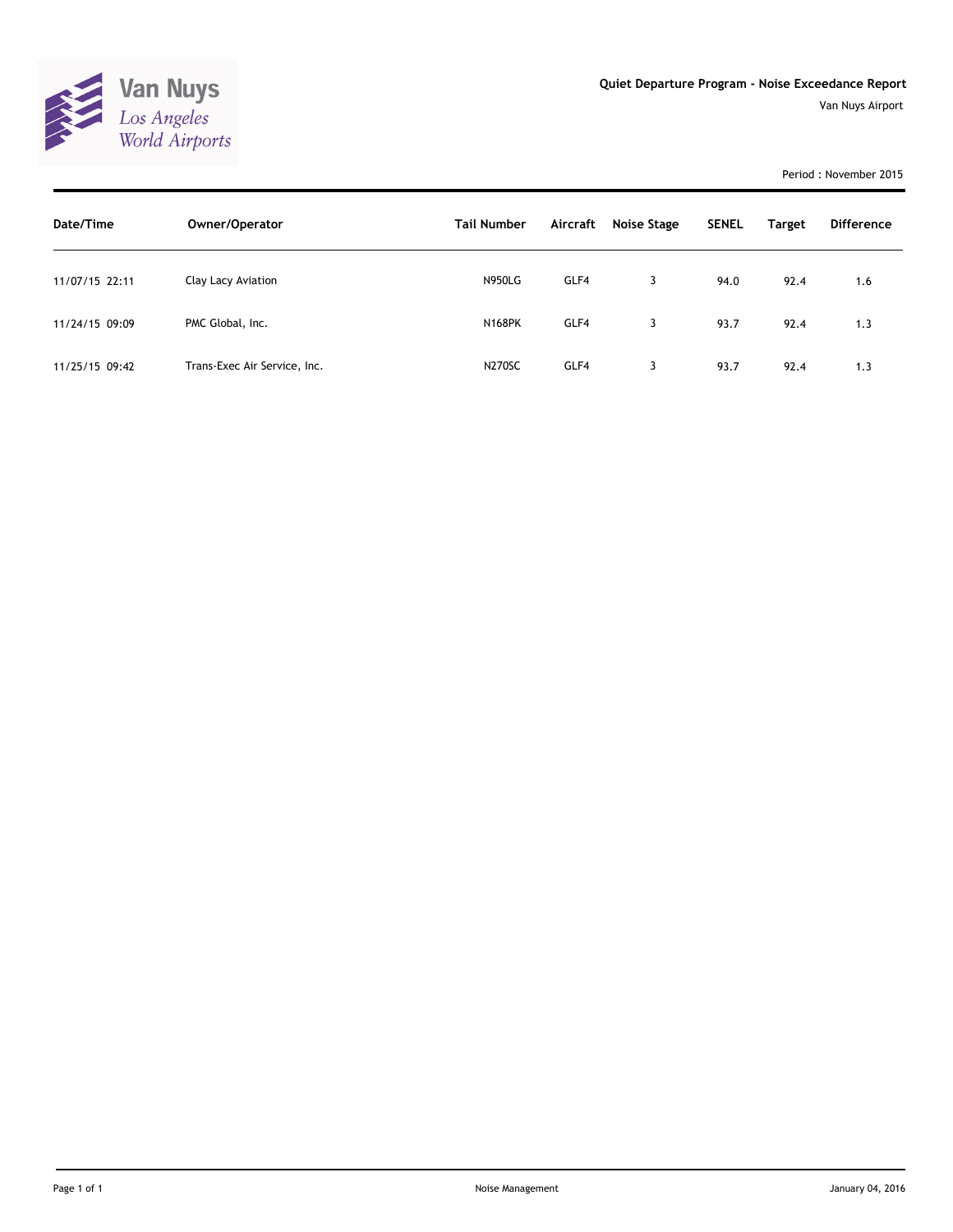

Van Nuys Airport

Period : November 2015

| Owner/Operator                        | <b>Departures Exceeding</b><br><b>Target Noise Level</b> | <b>Total Southbound</b><br><b>Jet Departures</b> |
|---------------------------------------|----------------------------------------------------------|--------------------------------------------------|
| PMC Global, Inc.                      | 1                                                        | 1                                                |
| Trans-Exec Air Service, Inc.          | $\mathbf{1}$                                             | $\mathbf{1}$                                     |
| Clay Lacy Aviation                    | $\mathbf{1}$                                             | 3                                                |
|                                       |                                                          |                                                  |
| ATI Jet, Inc.                         | 0                                                        | $\mathbf{1}$                                     |
| Calibe Jet Charter                    | 0                                                        | 1                                                |
| Channel Island Aviation, Inc.         | 0                                                        |                                                  |
| Chrysler Aviation, Inc.               | 0                                                        | 1                                                |
| Colony Capital, LLC                   | 0                                                        | 1                                                |
| Corporate Flight International        | 0                                                        | 1                                                |
| Desert Jet, LLC                       | 0                                                        | 1                                                |
| ExcelAire Service, Inc.               | 0                                                        |                                                  |
| Execuflight, Inc.                     | 0                                                        |                                                  |
| <b>Executive Aviation Corporation</b> | 0                                                        |                                                  |
| Flightcraft Aviation Services, Inc.   | 0                                                        |                                                  |
| Grancor Aviation Inc.                 | 0                                                        |                                                  |
| Jet Aviation Business Jets, Inc.      | 0                                                        |                                                  |
| Jhatt Aviation, LLC                   | 0                                                        | 1                                                |
| Journey Aviation, LLC                 | 0                                                        | 1                                                |
| Mach One Air Charters, Inc.           | 0                                                        | 1                                                |
| Red Wing Aeroplane Co., LLC           | 0                                                        | 1                                                |
| SP Aviation, Inc.                     | 0                                                        |                                                  |
| SunQuest Executive Air Charter, Inc.  | 0                                                        |                                                  |
| VIRGIN BLUE AIRLINES Pty Ltd          | 0                                                        |                                                  |
| West Coast Charters, LLC              | 0                                                        | 1                                                |
| Key Air, LLC                          | 0                                                        | $\mathbf{2}$                                     |
| Royal Air Freight, Inc.               | 0                                                        | $\mathbf{2}$                                     |
| FltPlan.com                           | 0                                                        | 3                                                |
| Gama Charters, Inc.                   | 0                                                        | 4                                                |
| Sun Air Jets, LLC                     | 0                                                        | 5                                                |
| <b>Flight Options</b>                 | 0                                                        | 6                                                |
| Silver Air                            | 0                                                        | 6                                                |
| Solairus Aviation                     | 0                                                        | 6                                                |
| Executive Jet Management, Inc.        | 0                                                        | 9                                                |
| Worldwide Jet Charter, LLC            | 0                                                        | 9                                                |
| Flexjets                              | 0                                                        | 10                                               |
| JetSuite                              | 0                                                        | 12                                               |
| Travel Management Company, Ltd        | 0                                                        | 12                                               |
| Jet Edge International                | 0                                                        | 16                                               |
| Pegasus Elite Aviation                | 0                                                        | 25                                               |
| <b>NetJets</b>                        | 0                                                        | 76                                               |
| <b>UNKNOWN</b>                        | 0                                                        | 604                                              |
|                                       |                                                          |                                                  |

The Van Nuys Airport Fly Friendly - Quiet Departure Program asks that operators of jet aircraft use manufacturer's or NBAA quiet departure

procedures to reduce departure noise. This voluntary program sets target noise levels for each aircraft type. Limiting departure noise to the target level will be impossible under some circumstances. Therefore, an item in the list above showing departures exceeding the target noise level does not necessarily indicate a lack of compliance with the program.